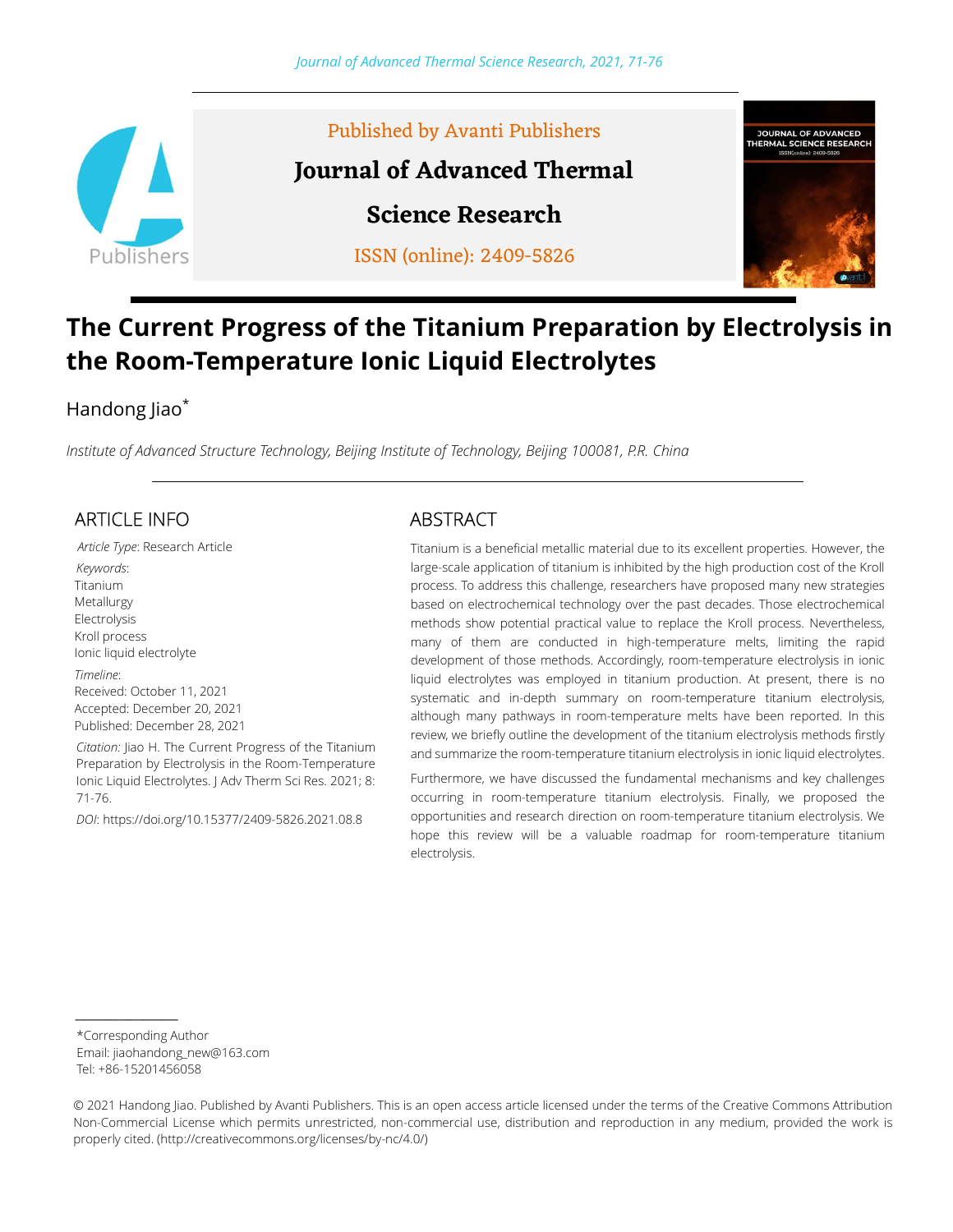### 1. Introduction

Titanium and its alloys are magnetic metallic materials that are gaining ever-increasing attention in many fields, because of their excellent physicochemical properties, including low density, high specific strength, high melting point, non-toxic, outstanding corrosion resistance, and good biocompatibility. [1]. However, they are still applied as rare metals at present, although the content of titanium in the Earth's crust is not rare. The root for this anomaly is the high production cost of titanium and its alloys via the traditional Kroll process (Figure 1) [2]. To reduce the production cost, many strategies, including chemical and electrochemical pathways, were proposed. Electrochemical methods attracted more interest because the reduction ability and rate of electrons are more controllable than that of the carbothermic and metallothermic reduction [3]. On the other hand, due to the excellent conductivity, ion mobility, and reaction rate of molten salt, many electrochemical methods for titanium production were conducted in molten salt systems. Here, we listed some well-known methods that include the FFC process [4], OS process [5], USTB process [6], and SOM process [7, 8]. Although all of them take place in molten salt systems, their reaction mechanisms are different. For example, the fundamental reaction of the FFC process is the electroreduction of the titanium dioxide cathode. However, the cathodic reduction process of titanium dioxide in the OS process is calcium-thermal reduction. The reaction process of the USTB process is similar to the electrorefining process, which relates to the dissolution of anode and deposition of titanium at the cathode.



Figure 1: The flowchart of the Kroll process.

Abovementioned methods that are operated in high-temperature molten salts open up the potential ways for reducing the titanium production cost. However, there are some disadvantages of molten salts, such as high corrosivity, high viscosity, and high melting point, which inhibit the large-scale application of those methods. To overcome these demerits, room-temperature ionic liquids (RTIL) were introduced for titanium production.

## 2. Room-Temperature Titanium Electrolysis in Ionic Liquids

The history of RTIL could date back to the beginning of the 1900s. It has experienced rapid development due to the outstanding physicochemical properties such as low melting point, low pollutant emission, low energy consumption, wide electrochemical window, negligible vapor pressure, high thermal stability, wide electrochemical window [9]. Figure 2 is the photograph of a typical RTIL. At present, RTIL has been widely employed in the chemical industry, energy industry, etc. [10]. The production of titanium and its alloys by electrolysis in RTIL has been proposed for 40 years. In 1981, Hogne Linga et al. investigated the electrochemical behavior of Ti<sup>4+</sup> ions in a basic n-butyl pyridinium chloride-aluminum chloride ionic liquid, and they found that the Ti<sup>4+</sup> ions can be electro-reduced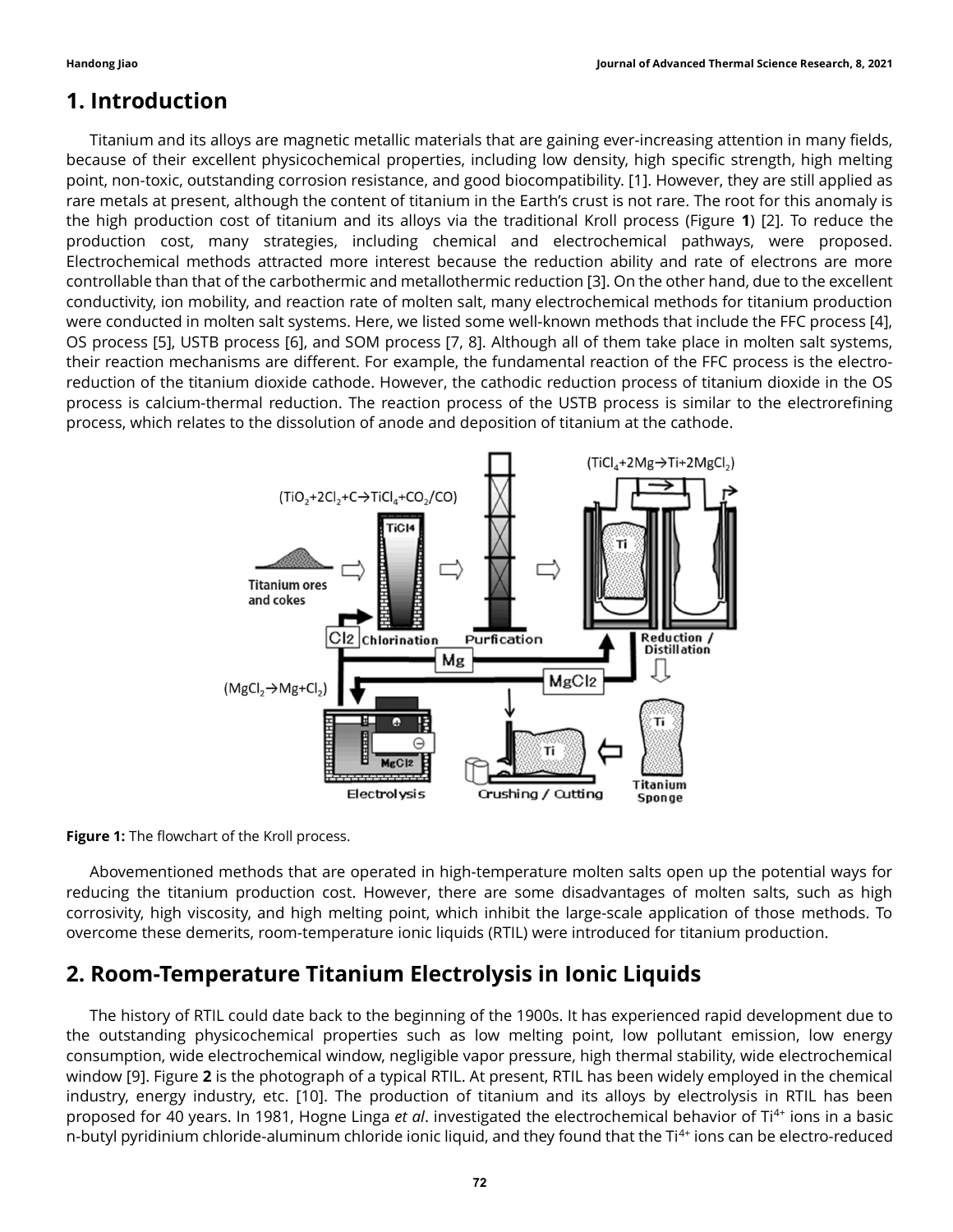### Electrolysis in the Room-Temperature Ionic Liquid Electrolytes Handong Jiao

to Ti<sup>3+</sup> ions. However, the further reduction process of Ti<sup>3+</sup> ions was not detected [11]. Meanwhile, metallic titanium could be anodized to yield  $Ti^{3+}$  but appears to passivate in the electrolyte. R. T. Carlin et al. examined the electrochemistry and chemistry of Ti<sup>4+</sup> ions in a strongly Lewis acidic AlCl<sub>3</sub>-1-ethyl-3-methylimidazolium chloride (AlCl<sub>3</sub>-EtMelmCl) ambient-temperature molten salt in 1990 [12]. Their results showed that Ti<sup>4+</sup> could be reduced to  $Ti^{3+}$  and  $Ti^{2+}$ , but  $Ti^{3+}$  appeared as the insoluble TiCl<sub>3</sub> precipitate adhered on the electrode that could not be furtherly reduced to metallic titanium.



Figure 2: The photograph of a typical RTIL.

In 2003, Tetsuya Tsuda et al. also studied the electrochemical chemical behavior of titanium in the AlCl<sub>3</sub>-EtMeImCl melt at 80  $\degree$ C [13]. Then, they revealed the cathodic deposition process of Al-Ti alloys at Cu rotating disk and wire electrodes. In saturated solutions of  $Ti^{2+}$ , they obtained the Al-Ti alloys containing up to 19% titanium after electrolysis at low current densities. In addition, they found that the titanium content of these alloys decreased with the increase of cathodic current density. In the same year, I. Mukhopadhyay and W. Freyland monitored the electrodeposition of Ti nanowires at the step edge of highly oriented pyrolytic graphite (HOPG) from 0.24 M TiCl<sub>4</sub> in the 1-butyl-3-methyl imidazolium bis ((trifluoro methyl sulfonyl) amide at room-temperature by using scanning tunneling microscopy (STM) [14]. They found that Ti<sup>4+</sup> ions could be reduced to Ti nanowires on the HOPG electrode at a potential of -1.0 V (vs. [Fc]†/[Fc] redox couple), and they also obtained the Ti nanowires with 10±2 nm width and more than 100 nm length. From 2004 to 2007, researchers from the US Department of Navy applied a series of patents on the titanium extraction from oxidized titanium or titanium dioxide cathodes in a non-aqueous ionic liquid comprising AlCl<sub>3</sub> and 1-ethyl-3-methylimidazolium chloride (EMIC) [15, 16]. Because their reduction mechanism is similar to the FFC process, those patents could be seen as the room-temperature FFC process. In 2005, I. Mukhopadhyay, W. Freyland, and their colleagues monitored the electrodeposition process of Ti ions in RTIL by using an in situ STM again [17]. In this case, they studied the cathodic process of  $Ti<sup>4+</sup>$  on an Au (1 1 1) substrate from a nominal 0.24 M TiCl4 in 1-methyl-3-butyl-imidazolium bis (trifluoromethyl sulfone) imide ([BMIm]BTA) melt. They found that TiCl<sub>4</sub> could be reduced to TiCl<sub>2</sub> and when the cathodic potential was below -1.1 V (vs. [Fc]+/[Fc]), there were 2D TiCl<sub>3</sub> precipitates covered on the substrate. However, when the potential was -1.8 V (vs. [Fc]+/[Fc]), a dense layer of metallic titanium with 1-2mm thickness could be obtained on the substrate. At the same time, Yasushi Katayama et al. from Keio University investigated the electrochemical reduction of titanium tetrabromide in a hydrophobic 1-n-butyl-1-methylpyrrolidinium bis (trifluoromethylsulfonyl) imide (BMPTFSI) at 180 °C [18]. Their results showed that the Ti<sup>4+</sup> could be reduced to Ti<sup>3+</sup> and probably Ti<sup>2+</sup>. In a two-compartment cell, they got some titanium compounds containing TFSI<sup>-</sup> anions at -2.3 V. At -3.0 V, they obtained some compounds containing titanium without TFSI- anions, but it was not identified clearly.

In 2006, some researchers studied the cathodic process of  $Ti^{4+}$  ions at an iron substrate in a BMImBF<sub>4</sub> ionic liquid with 1 M TiF<sub>4</sub>. Their cyclic voltammetry result showed two cathodic peaks corresponding to the reduction process of Ti<sup>4+</sup> to Ti<sup>3+</sup> and Ti<sup>3+</sup> to Ti. However, the XRD result indicated that the cathodic process or cathodic plating was Fe<sub>2</sub>Ti alloy, which means that the second cathodic peak may be the underpotential deposition or alloys process of titanium at the iron cathode. In 2007, Yuriy Andriyko and Gerhard E.Nauer [19] examined the cathodic process of titanium tetrachloride in 1-butyl-2,3-dimethyl imidazolium azide (BMMImN<sub>3</sub>). Cyclic voltammetry and IR spectra results proved that the Ti<sup>4+</sup> could be reduced to Ti<sup>3+</sup> only [19]. Similar results were also obtained by Aurbach et al. [20], who reported the electrochemical behavior of titanium and Ti<sup>4+</sup> compounds. Based on the analyses of Raman, UV-vis spectroscopy, ICP, and CHNS elemental, the authors found that metallic titanium could be dissolved and form Ti<sup>4+</sup>. However, Ti<sup>4+</sup>ions could be reduced to Ti<sup>3+</sup>only [20]. At the same time, lie Ding et al. [22] studied the electrochemical deposition of Ti<sup>4+</sup> in the ethyl-methyl-imidazolium bis(trifluoromethanesulfonyl)amide ionic liquid. Although they found that the pyrrole would introduce the deposition of titanium ions as a nucleation site, they still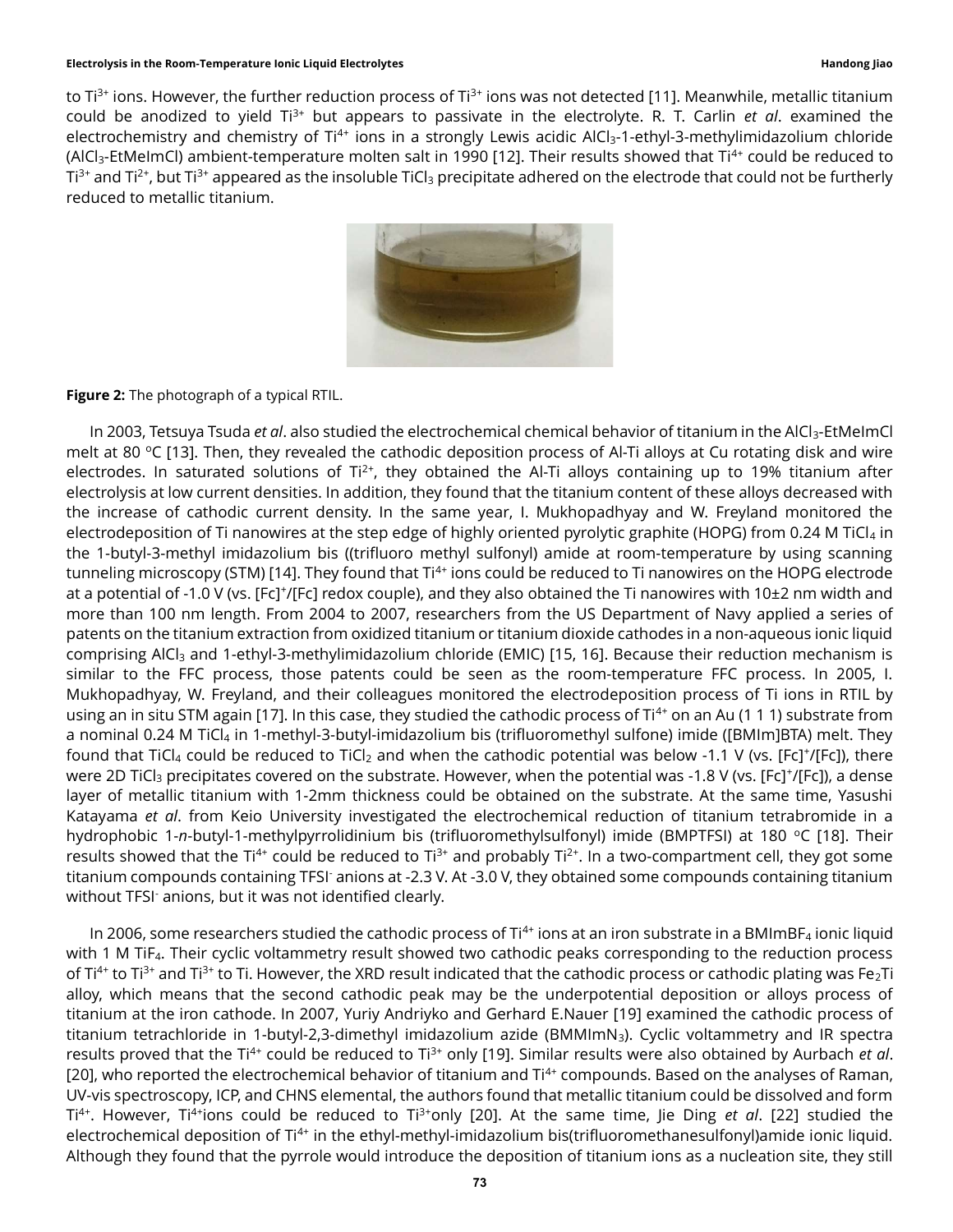did not get the bulk metallic titanium [21]. One year later, Jie Ding et al. investigated the electrochemical codeposition of Ti<sup>x+</sup> ions again [22], in which TiCl<sub>4</sub> and AuCl<sub>3</sub> were added into ionic liquids together. However, there was still no evidence for the reduction of Ti<sup>4+</sup> to Ti<sup>0</sup>, despite the fact that they obtained thin films with some titanium and gold. In the same year, F. Endres et al. checked the ability to electrodeposit titanium at room temperature [23]. For this purpose, they employed three types of RTIL, including 1-ethyl-3-methylimidazolium bis(trifluoromethylsulfonyl)amide ([EMIm]Tf<sub>2</sub>N), 1-butyl-1-methylpyrrolidinium bis(trifluoromethyl-sulfonyl)amide ([BMP]Tf<sub>2</sub>N), and trihexyltetradecyl-phosphonium bis(trifluoromethylsulfonyl)amide ([P<sub>14,6,6,6</sub>]Tf<sub>2</sub>N), but unfortunately they concluded that it does not appear possible to reduce Ti<sup>4+</sup> to metallic titanium. One year later, D. Pradhan and R. G. Reddy investigated the production of Ti-Al alloys by electrolysis in TiCl<sub>4</sub>-AlCl<sub>3</sub>-1-1bytyl-3-methyl imidazolium chloride (BMImCl) melt [24]. Although Ti-Al alloys with 15-27 at% Ti content were successfully prepared, TiCl<sub>3</sub> passivation on cathode limited the cathodic kinetics and led to very low cathodic current density and bad current efficiency from 25 to 38%.

Entering a new decade, Claire Fournier and Frédéric Favier studied the electrochemical fabrication of nanowires of Zn, Ti, and Si on HOPG in 1-butyl-1-methylpyrrilidinium bistrifluoromethanesulfonimide ([BMP]NTf2) ionic liquid [25]. Their results showed two reduction peaks on the cyclic voltammogram of the 0.1 M TiCl<sub>4</sub>, corresponding to the reduction of Ti<sup>4+</sup> to Ti<sup>2+</sup> and the reduction of Ti<sup>2+</sup> to Ti<sup>0</sup>, respectively. However, they did not give the chemical evidence to prove the metallic titanium further. Soon afterward, Abhishek Lahiri and Rupak Das successfully obtained titanium aluminum alloys in EMIC ionic liquid [26]. In 2016, Chao Qi et al. studied the electrodeposition of titanium from an ionic liquid and claimed that titanium ions could be reduced to metallic titanium in some ionic liquid [27]. However, they did not give solid evidence to support their opinion. From 2010 to 2012, Zhang et al. [28] and Xu et al. [29,30] studied the electrochemical behavior of titanium ions in ionic liquids and prepared some titanium alloys, such as Ti-Zn and Ti-Al alloys (Figure 3). Although they also wanted to prepare pure titanium from ionic liquids, they did not achieve this aim.



Figure 3: The cross-sectional image (a) and EDS line scans (b) of a typical Al-Ti alloy layer, Al<sub>91.9</sub>Ti<sub>8.1</sub>, prepared in AlCl<sub>3</sub>-BMIC ionic liquid containing 0.22 mol L−1 TiCl4 at 1 mA cm−2 (30).

## 3. Challenges and Perspectives

In this review, we show the progress of the electrochemical behavior of titanium ions in RTILs. The results show that the titanium alloys, mainly Ti-Al, Ti-Zn alloys, could be obtained with RTILs by electrolysis method through alloying contribution of substrate or co-deposition process. However, it is difficult to get pure titanium metal in RTILs, and many researchers claim that it is impossible to prepare metallic titanium in RTILs by electrolysis. Only a few scholars reported that they successfully got pure titanium plating or wires with less than 10 nm thickness or less than 100 nm length, respectively. Those plating or wires are so small that this method is not promising in the electroplating and titanium extraction industry.

The primary reason for hindering pure titanium production in RTILs is that titanium element has many oxidation states, and their reduction process is very complex. In general, the reduction steps of Ti<sup>4+</sup> in RTILs mainly relates to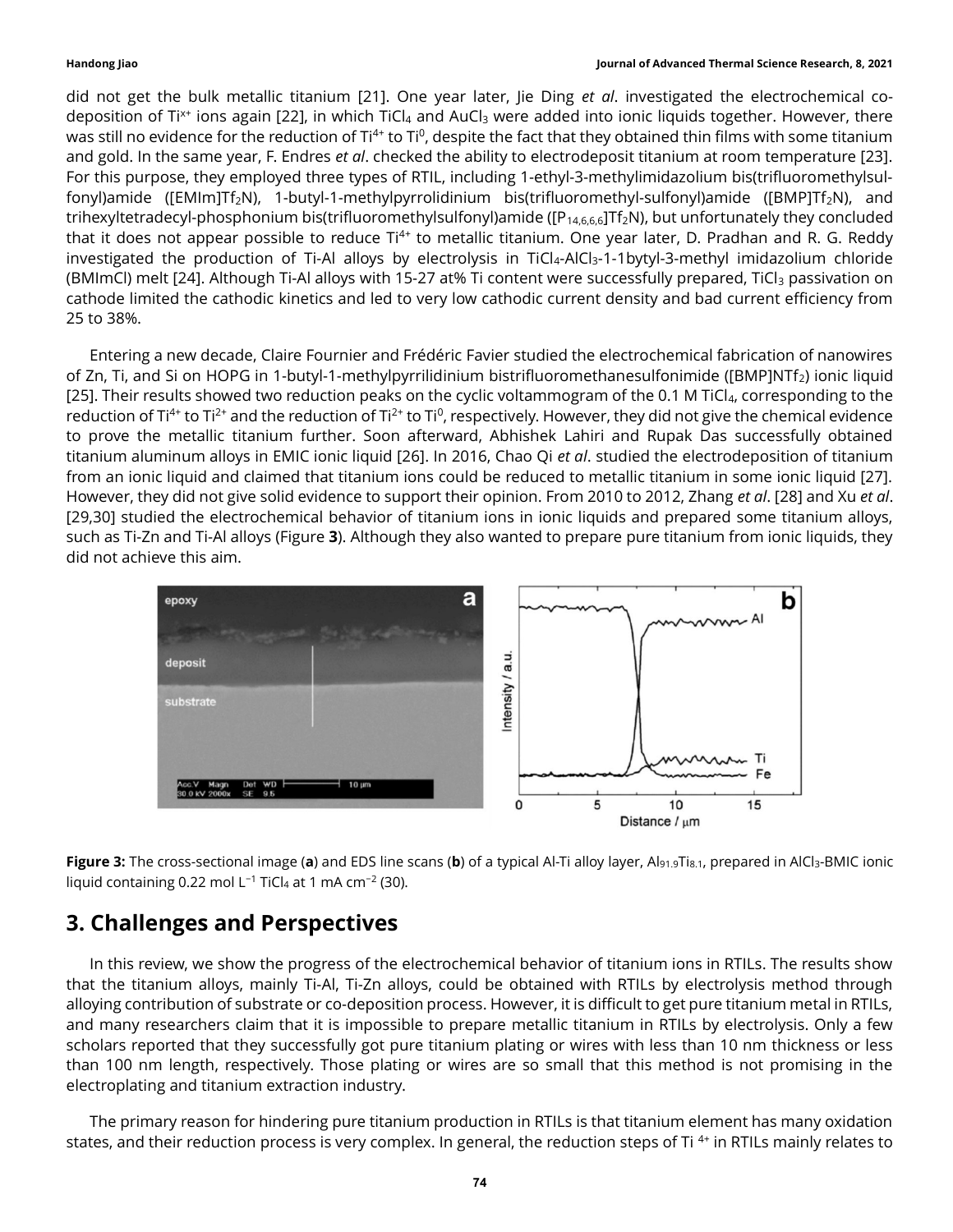two steps, including Ti<sup>4+</sup> to Ti<sup>3+</sup> (or Ti<sup>2+</sup>) and Ti<sup>3+</sup> (or Ti<sup>2+</sup>) to Ti. However, the solubility of Ti<sup>3+</sup> or Ti<sup>2+</sup> ions is very low, and, therefore, the precipitate compounds containing  $Ti^{3+}$  or  $Ti^{2+}$  will adhere to the surface of the cathode during the electrolysis process, which will further inhibit the reduction of titanium ions. To address this challenge, there are two strategies. The first pathway is to develop the new RTILs with high solubility to Ti<sup>3+</sup> or Ti<sup>2+</sup> ions. The second way is to adjust the reduction process of Ti<sup>4+</sup> ions to avoid the generation of the precipitate compounds by the selection of additives or cathodic substrates.

### Acknowledgments

This work was supported by the National Natural Science Foundation of China (No. 51904030) and the Beijing Institute of Technology Research Fund Program for Young Scholars (No. 1740011182102).

### References

- [1] Lütjering G, Williams JC. Titanium[M]. Springer Science & Business Media, 2007.
- [2] Wartman FS, Baker DH, Nettle JR, et al. Some observations on the Kroll process for titanium[J]. Journal of the Electrochemical Society, 1954; 101(10): 507. https://doi.org/10.1149/1.2781146
- [3] Sadoway DR. New opportunities for metals extraction and waste treatment by electrochemical processing in molten salts[J]. Journal of materials research, 1995; 10(3): 487-492. https://doi.org/10.1557/JMR.1995.0487
- [4] Chen GZ, Fray DJ, Farthing TW. Direct electrochemical reduction of titanium dioxide to titanium in molten calcium chloride[J]. nature, 2000; 407(6802): 361-364. https://doi.org/10.1038/35030069
- [5] Suzuki N, Tanaka M, Noguchi H, et al. Reduction of TiS2 by OS process in CaCl2 melt[J]. ECS Transactions, 2016; 75(15): 507. https://doi.org/10.1149/07515.0507ecst
- [6] Wang Q, Song J, Wu J, et al. A new consumable anode material of titanium oxycarbonitride for the USTB titanium process[J]. Physical Chemistry Chemical Physics, 2014; 16(17): 8086-8091. https://doi.org/10.1039/c4cp00185k
- [7] Pal UB, Woolley DE, Kenney GB. Emerging SOM technology for the green synthesis of metals from oxides[J]. Jom, 2001; 53(10): 32-35. https://doi.org/10.1007/s11837-001-0053-4
- [8] Ginnata MV, Orsello G, Berruti R, et al. Industrial plant for the production of electrolytic titanium-Ginatta technology[M]//Production and Electrolysis of Light Metals. Pergamon, 1989; 201-208. https://doi.org/10.1016/B978-0-08-037295-2.50023-5
- [9] Marsh KN, Boxall J A, Lichtenthaler R. Room temperature ionic liquids and their mixtures-a review[J]. Fluid phase equilibria, 2004; 219(1): 93-98. https://doi.org/10.1016/j.fluid.2004.02.003
- [10] Welton T. Room-temperature ionic liquids. Solvents for synthesis and catalysis[J]. Chemical reviews, 1999; 99(8): 2071-2084. https://doi.org/10.1021/cr980032t
- [11] Linga H, Stojek Z, Osteryoung RA. Electrochemistry of titanium (IV) in basic butylpyridinium chloride aluminum chloride in the presence of oxide[J]. Journal of the American Chemical Society, 1981; 103(13): 3754-3760. https://doi.org/10.1021/ja00403a023
- [12] Carlin RT, Osteryoung RA, Wilkes JS, et al. Studies of titanium (IV) chloride in a strongly Lewis acidic molten salt: electrochemistry and titanium NMR and electronic spectroscopy[J]. Inorganic Chemistry, 1990; 29(16): 3003-3009. https://doi.org/10.1021/ic00341a030
- [13] Tsuda T, Hussey CL, Stafford GR, et al. Electrochemistry of titanium and the electrodeposition of Al-Ti alloys in the Lewis acidic aluminum chloride-1-ethyl-3-methylimidazolium chloride melt[J]. Journal of the Electrochemical Society, 2003; 150(4): C234. https://doi.org/10.1149/1.1554915
- [14] Mukhopadhyay I, Freyland W. Electrodeposition of Ti nanowires on highly oriented pyrolytic graphite from an ionic liquid at room temperature[J]. Langmuir, 2003; 19(6): 1951-1953. https://doi.org/10.1021/la020891j
- [15] O'gardy WE, Cheeck GT. Low temperature refining and formation of refractory metals: U.S. Patent 6,958,115[P]. 2005-10-25.
- [16] O'grady WE, Cheek GT. Low temperature refining and formation of refractory metals: U.S. Patent 7,169,285[P]. 2007-1-30.
- [17] Mukhopadhyay I, Aravinda CL, Borissov D, et al. Electrodeposition of Ti from TiCl4 in the ionic liquid l-methyl-3-butyl-imidazolium bis (trifluoro methyl sulfone) imide at room temperature: study on phase formation by in situ electrochemical scanning tunneling microscopy[J]. Electrochimica Acta, 2005; 50(6): 1275-1281. https://doi.org/10.1016/j.electacta.2004.07.052
- [18] Katayama Y, Ogawa K, Miura T. Electrochemical reduction of titanium tetrabromide in a hydrophobic room-temperature molten salt[J]. Electrochemistry, 2005; 73(8): 576-578. https://doi.org/10.5796/electrochemistry.73.576
- [19] Andriyko Y, Nauer GE. Electrochemistry of TiCl4 in 1-butyl-2, 3-dimethyl imidazolium azide[J]. Electrochimica acta, 2007; 53(2): 957-962. https://doi.org/10.1016/j.electacta.2007.08.008
- [20] Aurbach D, Gofer Y, Chusid O, et al. On nonaqueous electrochemical behavior of titanium and Ti4+ compounds[J]. Electrochimica acta, 2007; 52(5): 2097-2101. https://doi.org/10.1016/j.electacta.2006.08.019
- [21] Ding J, Price WE, Ralph SF, et al. Electroless recovery of gold chloride using inherently conducting polymers[J]. Polymer international, 2004; 53(6): 681-687. https://doi.org/10.1002/pi.1395